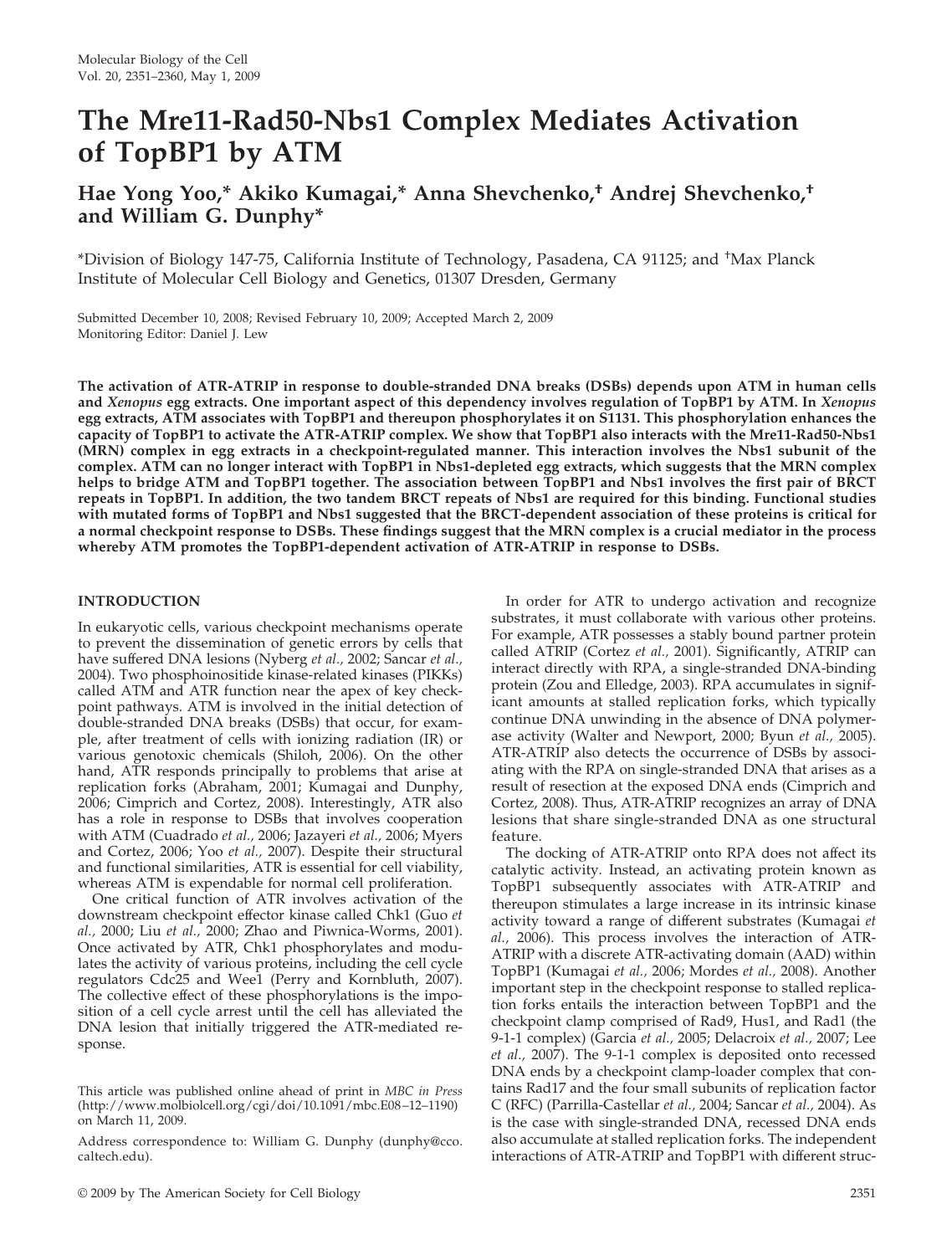tural features of stalled replication forks may contribute to the fidelity and efficiency of checkpoint signaling.

ATR-ATRIP also plays a role in checkpoint responses to DSBs that involves upstream regulation by ATM (Cuadrado *et al.,* 2006; Jazayeri *et al.,* 2006; Myers and Cortez, 2006). In particular, ATM appears to control the resection of DNA ends in a process that depends on the Xmre11-Xrad50-Xnbs1 (MRN) complex. Resection generates single-stranded DNA that can be recognized sequentially by RPA and ATR-ATRIP. In addition, our laboratory recently identified ATM as a TopBP1-interacting protein in *Xenopus* egg extracts undergoing a checkpoint response to DSBs (Yoo *et al.,* 2007). We pursued this observation by showing that ATM phosphorylates TopBP1 on S1131 and thereby strongly stimulates the ATR-activating capacity of TopBP1. Significantly, phosphorylation of S1131 is required for a proper checkpoint response to DSBs but apparently not to stalled replication forks.

In this report, we have identified additional TopBP1-interacting proteins in egg extracts as the three components of the MRN complex. We have pursued this observation by showing that the MRN complex is necessary for the recruitment of ATM to TopBP1 in response to DSBs. This step is a key event in the process whereby ATM promotes the activation of ATR-ATRIP.

# **MATERIALS AND METHODS**

#### *Xenopus Egg Extracts*

*Xenopus* egg extracts were prepared as described (Yoo *et al.,* 2004a). Extracts were treated with 50 μg/ml dA<sub>70</sub>-dT<sub>70</sub> (pA-pT) to elicit checkpoint responses<br>as described (Kumagai and Dunphy, 2000). To prepare egg extracts containing chromatin with DSBs or stalled DNA replication forks, demembranated sperm nuclei (1000-3000/ $\mu$ l) were incubated in extracts containing 0.05 U/ $\mu$ l EcoRI or 50  $\mu$ g/ml aphidicolin, respectively. For preparation of nuclear fractions, egg extracts (50  $\mu$ l) containing 3000 sperm nuclei/ $\mu$ l were incubated under the indicated conditions. Nuclear fractions were isolated from the extracts as described previously (Yoo *et al.,* 2006).

#### *Antibodies*

A DNA fragment encoding amino acids 532–762 of *Xenopus* Nbs1 (Xnbs1) was generated by PCR and cloned into a pET-His6 expression vector. The His6- Xnbs1(532–762) protein was expressed in *Escherichia coli*, isolated with nickel agarose, and used for production of rabbit antibodies at a commercial facility. Antiserum against Xmre11 was the generous gift of Dr. V. Costanzo (Clare Hall Laboratories, United Kingdom). An anti-human Nbs1 antibody was purchased from Calbiochem (La Jolla, CA). Affinity-purified antibodies against *Xenopus* versions of ATM (Xatm) and TopBP1 (XtopBP1) were described previously (Yoo *et al.,* 2004b; Kumagai *et al.,* 2006). Anti-human Chk1 phospho-Ser317 and phospho-Ser345 antibodies were obtained from Cell Signaling Technology (Beverly, MA). Anti-GST, anti-FLAG, anti-human  $\alpha$ -tubulin, and control rabbit antibodies were purchased from Santa Cruz Biotechnology (Santa Cruz, CA), Sigma (St. Louis, MO), Oncogene Research Products (Boston, MA), and Zymed (South San Francisco, CA), respectively.

#### *Production of Xenopus MRN Components*

cDNA clones encoding full-length versions of *Xenopus* Mre11 (Xmre11) and Xnbs1 (Costanzo *et al.,* 2001; You *et al.,* 2005) were isolated from a *Xenopus* oocyte library by PCR. The sequence encoding *Xenopus* Rad50 (Xrad50) was cloned by PCR based on two expressed sequence tags with significant homology to the 5' and 3' regions of human Rad50, respectively. The full-length cDNA clone defined a complete open reading frame of 1312 amino acids (GenBank accession no. FJ436027). The human Nbs1 cDNA clone was generously supplied by Dr. T. Paull (University of Texas at Austin).

#### *Immunoprecipitation and Immunodepletion*

For immunoprecipitations, egg extracts (100  $\mu$ l) were incubated under constant agitation for 45 min at 4°C with Affiprep-protein A beads (Bio-Rad, Richmond, CA) coated with anti-XtopBP1 ( $3 \mu g$ ) or anti-Xnbs1 antibodies (3)  $\mu$ g). The beads were washed three times with buffer A (10 mM HEPES-KOH, pH 7.5, 150 mM NaCl, 0.5% NP-40, 2.5 mM EGTA, and 20 mM  $\beta$ -glycerolphosphate), twice with HEPES-buffered saline (HBS; 10 mM HEPES-KOH, pH 7.5, and 150 mM NaCl), and subjected to SDS-PAGE and immunoblotting. For immunodepletion of Xnbs1, interphase extracts (100  $\mu$ l) were incubated at 4°C for 45 min with 20  $\mu$ g of anti-Xnbs1 antibodies bound to 20  $\mu$ l of Affiprep protein A beads. The same amount of control rabbit IgG was used for mock depletion. After the incubation, the beads were removed by centrifugation and the supernatants were treated again for a second round of depletion. XtopBP1 was immunodepleted as described previously (Yoo *et al.,* 2007).

#### *Production of Recombinant Proteins*

PCR-generated DNA fragments encoding Xmre11, Xrad50, and Xnbs1 were cloned into a pFastBac-FLAG vector to express proteins with a FLAG tag at the C-terminal end. Untagged versions of Xmre11 and Xnbs1 were prepared by using a pFastBac that does not encode any tag. Fragments comprising residues 1-410 and 338-762 of Xnbs1 were prepared by using the pFastBac-GH vector, which encodes glutathione *S*-transferase (GST) and His6 tags at the C-terminal end (Kumagai and Dunphy, 2000). Recombinant baculoviruses were generated with the Bac-to-Bac system (Invitrogen, Carlsbad, CA). Recombinant baculovirus-expressed proteins were produced in Sf9 insect cells and purified using anti-FLAG agarose beads (Yoo *et al.,* 2007). To produce the *Xenopus* MRN complex, Sf9 insect cell were coinfected with three recombinant baculoviruses (encoding Xmre11, Xrad50-FLAG, and Xnbs1). The complex was purified from the infected cells with anti-FLAG antibody beads. Recombinant, full-length HF-XtopBP1 with both hemagglutinin (HA) and His6 tags at the N-terminal end and a FLAG tag at the C-terminal end was produced in baculovirus-infected Sf9 cells by previously described methods (Kumagai and Dunphy, 2000). The  $\Delta I$ -II and BRCT I-II versions of XtopBP1 lack residues 96-282 and 360-1485, respectively. These constructs were designed to include the last 28 amino acids of XtopBP1 (residues 1486-1513), which contain the nuclear localization sequence (NLS) of the protein. 35S-labeled proteins were synthesized in vitro with the TnT system (Promega, Madison, WI). The vector pcDNA3.1 was used for expression of FLAG-tagged human Nbs1 in tissue culture cells. Point mutants of XtopBP1, Xnbs1, and human Nbs1 were produced using the QuikChange kit (Stratagene, La Jolla, CA).

#### *Pulldowns of Recombinant XtopBP1 from Xenopus Egg Extracts*

Recombinant HF-XtopBP1 was incubated in egg extracts containing pA-pT and reisolated as described in a previous publication (Yoo *et al.,* 2007). XtopBP1-interacting proteins were separated by SDS-PAGE and stained with Coomassie brilliant blue. Excised bands were cut into  $\sim$ 1-mm<sup>3</sup> pieces, in-gel digested with trypsin, and extracted from the gel matrix with acetonitrile and 5% formic acid (Shevchenko *et al.,* 2006). Recovered peptides were subjected to LC-MS/MS analysis on an LTQ ion trap mass spectrometer (Thermo Fisher Scientific, San Jose, CA) under the conditions described in Waridel *et al.* (2007). The presence of components of the *Xenopus* MRN complex in the pulldowns was established by the following criteria. Xmre11 (accession no. AAD31866) was identified with 38 individual peptides matching to 152 MS/MS spectra and covering 52% of the sequence. Xrad50 (LOC495064 protein, accession no. AAH84223) was identified with 50 individual peptides matching to 168 MS/MS spectra and covering 53% of the available sequence. Finally, Xnbs1 (accession no. AAQ82670) was identified with 37 individual peptides matching to 59 MS/MS spectra and covering 43% of the sequence.

## *Assay for Binding of Xnbs1 to XtopBP1 in Egg Extracts*

Recombinant XtopBP1 (1  $\mu$ g) bound to anti-FLAG antibody beads was incubated for 100 min in egg extracts (50  $\mu$ l) containing 100  $\mu$ g/ml cycloheximide<br>in the absence or presence of 50  $\mu$ g/ml pA-pT. The beads were isolated by centrifugation and washed three times with buffer A and twice with HBS. Bound proteins were subjected to SDS-PAGE and immunoblotting.

#### *Cell Culture and Small Interfering RNA Transfection*

HEK293T cells and HeLa cells were maintained in DMEM containing 10% fetal bovine serum, 100 U/ml penicillin, and 100  $\mu$ g/ml streptomycin. A small interfering RNA (siRNA) duplex specific for Nbs1 with the sense strand sequence GGAGGAAGAUGUCAAUGUUUU was purchased from Dharmacon Research (Boulder, CO). siRNA was transfected into HeLa cells with Lipofectamine 2000 (Invitrogen). Constructs encoding siRNA-resistant versions of wild-type and 2A (T158A and K160A) human Nbs1 were generated by changing three nucleotides in the siRNA-targeting region.

#### *Lentivirus Generation and Infection*

Sequences encoding siRNA-resistant versions of wild-type and 2A-mutant human Nbs1 were cloned downstream of the human ubiquitin-C promoter in the lentivector plasmid FUW. Lentivirus production was performed as described (Qin *et al.,* 2003). Briefly, HEK293T cells were transfected by using the calcium phosphate transfection method. HEK293T cells in 6-cm culture dishes were transfected with the appropriate lentiviral vector plasmid  $(5 \mu g)$  along with 2.5  $\mu$ g each of the HIV-1 lentiviral packaging constructs pRSV-Rev and pMDLg/pRRE as well as the vesicular stomatitis virus glycoprotein (VSVG) expression plasmid pVSV. The viral supernatants were harvested 48 h after transfection and filtered through a 0.45-µm pore size filter. HeLa cells were<br>infected with virus in presence of 4 µg/ml Polybrene (Sigma). Supernatant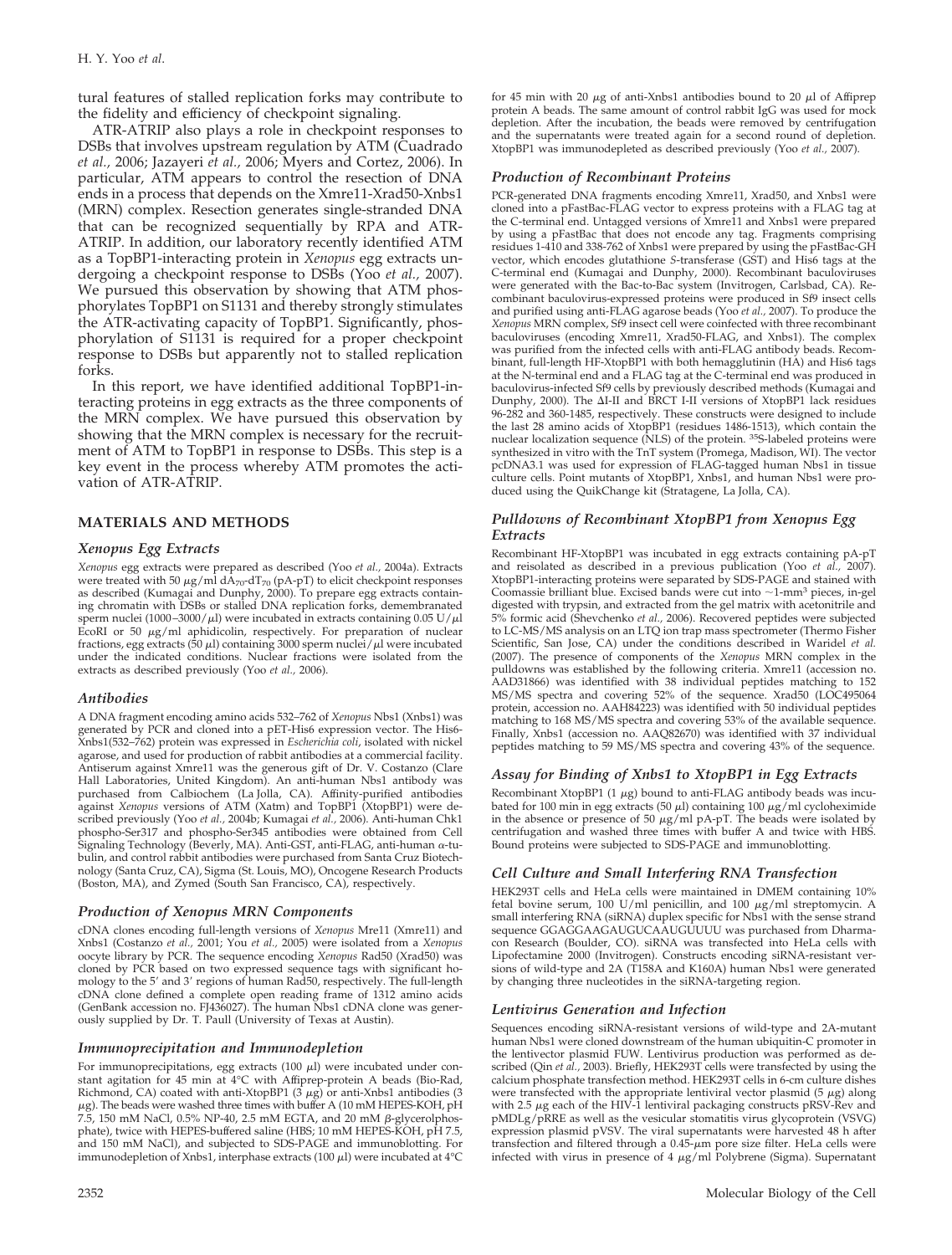was removed after 8 h and replaced with growth medium. Cells were incubated for 1 d after infection and then transfected with control or Nbs1 siRNA. After an additional 2 d, cells were exposed to IR (5 Gy) or were mock-treated in parallel. Whole cell extracts were prepared 2 h later and processed for SDS-PAGE and immunoblotting.

#### *Kinase Assays*

Kinase assays of endogenous Xatm were performed as described previously with PHAS-I as the substrate (Yoo *et al.*, 2004b).

# **RESULTS**

#### *XtopBP1 Interacts with the MRN Complex in Egg Extracts*

As described previously, we searched for XtopBP1-interacting proteins by performing pulldown experiments with a recombinant version of XtopBP1 containing the FLAG epitope (HF-XtopBP1) (Yoo *et al.,* 2007). For this purpose, we incubated HF-XtopBP1 in *Xenopus* egg extracts containing annealed oligomers comprised of  $dA_{70}$  and  $dT_{70}$  (henceforth referred to as pA-pT). This template elicits the robust activation of Xchk1 in a process that depends on key upstream regulators, including XtopBP1, Xatr-Xatrip, and Claspin (Kumagai and Dunphy, 2000; Kumagai *et al.,* 2004; Hashimoto *et al.,* 2006; Kumagai *et al.,* 2006). This pathway also requires the activation of XtopBP1 by Xatm (Yoo *et al.,* 2007). In our earlier studies, we identified two XtopBP1-interacting proteins as Xatm and Xatr. In further analyses, we noted that these pulldowns also contained all three subunits of the MRN complex (Xmre11, Xrad50, and Xnbs1) (see *Materials and Methods*).

To assess the specificity of the observed interaction with the MRN components, we performed reciprocal immunoprecipitation experiments. For these studies, we prepared anti-Xnbs1 antibodies to detect the endogenous MRN complex in egg extracts. We subjected egg extracts containing pA-pT to immunoprecipitation with either anti-XtopBP1 or anti-Xnbs1 antibodies and then probed the immunoprecipitates for Xnbs1 or XtopBP1, respectively. We could readily detect Xnbs1 in anti-XtopBP1 immunoprecipitates and vice versa (Figure 1, A and B).

Next, we asked which component(s) of the MRN complex mediates the interaction with XtopBP1. For this purpose, we prepared C-terminally FLAG-tagged versions of Xmre11, Xrad50, and Xnbs1 in baculovirus-infected Sf9 insect cells. Fulllength cDNA clones encoding Xmre11 and Xnbs1 had been described earlier (Costanzo *et al.,* 2001; You *et al.,* 2005). However, a *Xenopus* homologue of Rad50 (Xrad50) had not been characterized previously. Accordingly, we used DNA primers based on expressed sequence tags to isolate a full-length cDNA clone encoding Xrad50 from an oocyte cDNA library. The predicted sequence of Xrad50 encodes a polypeptide containing 1312 amino acids with 74.6% overall homology to human Rad50.

We incubated the FLAG-tagged versions of Xmre11, Xrad50, and Xnbs1 in egg extracts in the absence or presence of pA-pT. Next, we retrieved the tagged proteins from the extracts and probed for XtopBP1. We found that XtopBP1 associated only with the Xnbs1 subunit (Figure 1C). Furthermore, this binding was greatly increased in the presence versus absence of pA-pT. As expected, we could also observe binding of Xatm to both Xnbs1 and Xmre11 (Lee and Paull, 2007). These interactions did not depend on the presence of pA-pT. As another means to confirm the specificity of this interaction, we incubated a 35Slabeled form of Xnbs1 in egg extracts in the absence or presence of pA-pT and performed pulldowns with anti-FLAG antibody beads lacking or containing HF-XtopBP1. We also observed a specific, checkpoint-regulated interaction between Xnbs1 and XtopBP1 by this method (Figure 1D).



**Figure 1.** XtopBP1 interacts in a regulated manner with the Xnbs1 subunit of the MRN complex in *Xenopus* egg extracts. (A) Control and anti-XtopBP1 immunoprecipitates (IP) from egg extracts containing pA-pT were immunoblotted for Xnbs1. (B) Control and anti-Xnbs1 immunoprecipitates from egg extracts containing pA-pT were immunoblotted for XtopBP1. (C) Anti-FLAG antibody beads containing no recombinant protein (lanes 1 and 2), Xmre11-FLAG (lanes 3 and 4), Xnbs1-FLAG (lanes 5 and 6), and Xrad50-FLAG (lanes 7 and 8) were incubated in egg extracts lacking or containing pA-pT. Beads were retrieved and immunoblotted with anti-XtopBP1, anti-Xatm, and anti-FLAG antibodies. (D) Anti-FLAG antibody beads containing no recombinant protein (lanes 3 and 4) or HF-XtopBP1 (lanes 5 and 6) were incubated in egg extracts containing 35S-labeled Xnbs1 with or without pA-pT. The beads were reisolated, and bound <sup>35</sup>S-labeled Xnbs1 was detected by SDS-PAGE and phosphorimaging. Lanes 1 and 2, aliquots of initial extracts lacking or containing pA-pT. (E) Anti-FLAG antibody beads containing no recombinant protein (lanes 1 and 2), Xnbs1- FLAG (lanes 3 and 4), MRN complex (Xmre11, Xrad50-FLAG, and Xnbs1) (lanes 5 and 6), or MR complex (Xmre11 and Xrad50-FLAG) (lanes 7 and 8) were incubated in egg extracts lacking or containing pA-pT. Beads were retrieved and immunoblotted with antibodies against XtopBP1 and Xatm.

To pursue these observations further, we prepared the complete trimeric *Xenopus* MRN complex and the dimeric Xmre11-Xrad50 complex (MR) in Sf9 insect cells. It is known that Mre11 and Rad50 can form a functional complex with a subset of the activities of the whole MRN complex (Lee and Paull, 2007). We observed that XtopBP1 could associate with the *Xenopus* MRN but not MR complex (Figure 1E). Taken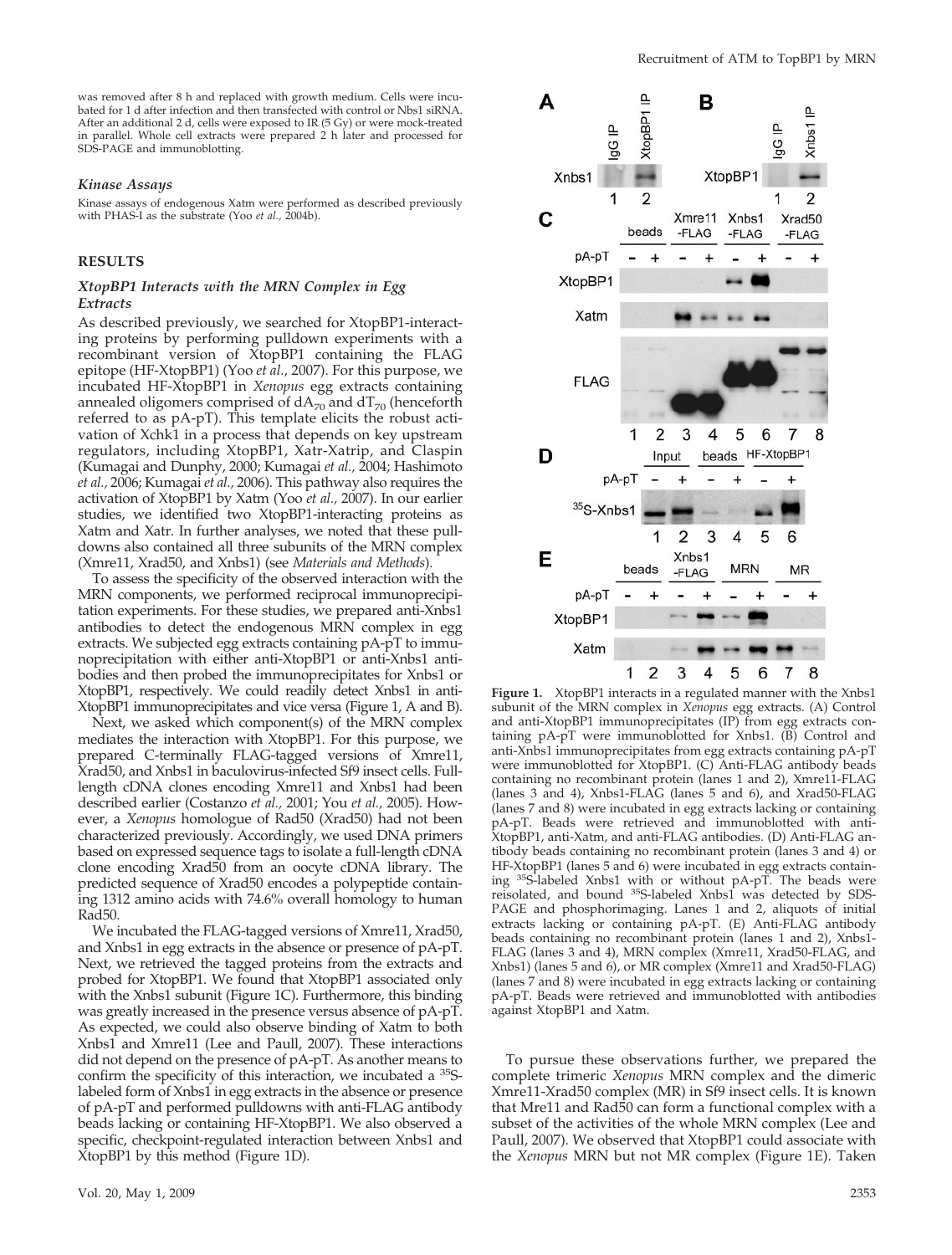

**Figure 2.** The BRCT I-II region of XtopBP1 is necessary and sufficient for association with Xnbs1. (A) Domains of XtopBP1. Roman numerals denote the BRCT domains of XtopBP1. Full-length HF-XtopBP1 (WT) and versions of XtopBP1 lacking residues 96-282  $(\Delta I-II)$  or 360-1485 (BRCT I-II) were produced in Sf9 cells. (B) Anti-FLAG antibody beads containing no recombinant protein (lanes 1 and 2) or the indicated versions of HF-XtopBP1 (lanes 3–8) were incubated in egg extracts in the absence or presence of pA-pT. Beads were retrieved and immunoblotted with anti-Xnbs1, anti-Xmre11, anti-Xatm, and anti-FLAG antibodies. (C) Wild-type and KKAM versions of HF-XtopBP1 on anti-FLAG antibody beads were incubated in egg extracts lacking or containing pA-pT. Beads were reisolated and immunoblotted with anti-Xnbs1 (top) and anti-FLAG antibodies (bottom). (D) Anti-FLAG antibody beads containing no recombinant protein (lanes 1 and 2) or either the wild-type or KKAM versions of the XtopBP1 BRCT I-II construct (lanes 3–6) were incubated in egg extracts in the absence or presence of pA-pT. Beads were retrieved and immunoblotted with the antibodies against Xnbs1 (top). The wild-type and KKAM versions of the BRCT I-II fragment on immunoblots were stained with Coomassie brilliant blue (CBB) (bottom).

together, these experiments indicate that XtopBP1 engages in a checkpoint-regulated interaction with the *Xenopus* MRN complex through its Xnbs1 subunit and does not bind detectably to the Xmre11 or Xrad50 proteins.

#### *Xnbs1 Associates with the BRCT I-II Region of XtopBP1*

Next, we investigated which region of XtopBP1 is responsible for association with the MRN complex. XtopBP1 contains a total of eight BRCT repeats (see Figure 2A). We previously described various deletion mutants of XtopBP1 that lack one or more BRCT repeats or the ATR-activating domain (Lee *et al.,* 2007). Using these mutants, we found that the version of  $X$ topBP1 lacking the first two BRCT repeats ( $\Delta I$ -II) was defective in the interaction with Xnbs1 (Figure 2B). Consistent with this observation, we found that there was also no

binding of Xmre11 or Xatm to the  $\Delta I$ -II mutant of XtopBP1. Furthermore, a FLAG-tagged fragment of XtopBP1 containing only the first two of the eight BRCT repeats could also bind to Xnbs1 in a checkpoint-regulated manner. Taken together, these experiments indicate that the BRCT I-II region of XtopBP1 is both necessary and sufficient for binding of the MRN complex. Interestingly, this same region of XtopBP1 is involved in the binding of the Xrad9 subunit of the *Xenopus* 9-1-1 complex (Lee *et al.,* 2007).

Various studies have indicated that tandem BRCT repeats can form a phosphopeptide-binding domain (Caldecott, 2003; Glover *et al.,* 2004). Structure-function analyses have identified critical residues that form the core of the phosphate-binding pocket. Through sequence alignments, we identified K155 in the first BRCT domain of XtopBP1 as a likely key residue in such a pocket. However, there is also a lysine at position 154. Accordingly, we decided to change both K154 and K155 to alanine and methionine, respectively, to create the XtopBP1-KKAM mutant. We incubated baculovirus-expressed, full-length versions of wild-type and KKAM-mutant HF-XtopBP1 in egg extracts in the absence or presence of pA-pT and then examined binding of Xnbs1. We observed that there was virtually no binding of Xnbs1 to the XtopBP1-KKAM protein (Figure 2C). We obtained similar results if we examined the binding of Xnbs1 to a KKAM mutant form of the XtopBP1 fragment containing BRCT repeats I-II (Figure 2D). Therefore, the putative phosphatebinding pocket in the BRCT I-II region of XtopBP1 appears to be critical for regulated binding to the MRN complex.

## *XtopBP1 Associates with the Tandem BRCT Repeats of Xnbs1*

Having determined what region of XtopBP1 associates with Xnbs1, we also performed structure-function studies to elucidate what area of Xnbs1 participates in this interaction. Vertebrate forms of Nbs1 contain a number of identifiable functional domains (Lee and Paull, 2007; Williams *et al.,* 2007; Rupnik *et al.,* 2008). The N-terminal region of the protein contains one forkhead-associated (FHA) domain and two BRCT domains. The C-terminal area of the protein possesses two regions that interact with Mre11 and ATM, respectively. Accordingly, we prepared tagged fragments of Xnbs1 containing roughly the N-terminal (residues 1-410) and C-terminal (residues 338-762) halves of the protein. We incubated these fragments in egg extracts that also contained recombinant HF-XtopBP1. On retrieving the tagged XtopBP1 protein with anti-FLAG antibody beads, we observed that there was binding of the N-terminal but not C-terminal fragment of Xnbs1 (Figure 3A).

We proceeded to prepare various deletions of the Nterminal domain of Xnbs1 in order to define more precisely the requirements for binding to XtopBP1 (Figure 3, B and E). We observed that deletion of residues 21–78 of Xnbs1, which excises most of the FHA domain, significantly reduced but did not eliminate the binding of XtopBP1. However, any deletion that compromised either of the BRCT domains (residues 111-197 and 219-327, respectively) dramatically reduced interaction with XtopBP1 (Figure 3B). The results of these binding experiments are summarized in Figure 3E.

Next, we introduced point mutations into the BRCT-containing region of Xnbs1 in order to disable the phosphatebinding pocket that would be formed by the tandem BRCT domains. In particular, we changed both T156 and K158 of Xnbs1 to alanine to create the Xnbs1-2A mutant. Using two different assay methods, we observed that the Xnbs1-2A mutant displayed compromised binding to XtopBP1 (Figure 3, C and D). This mutant showed basal binding to XtopBP1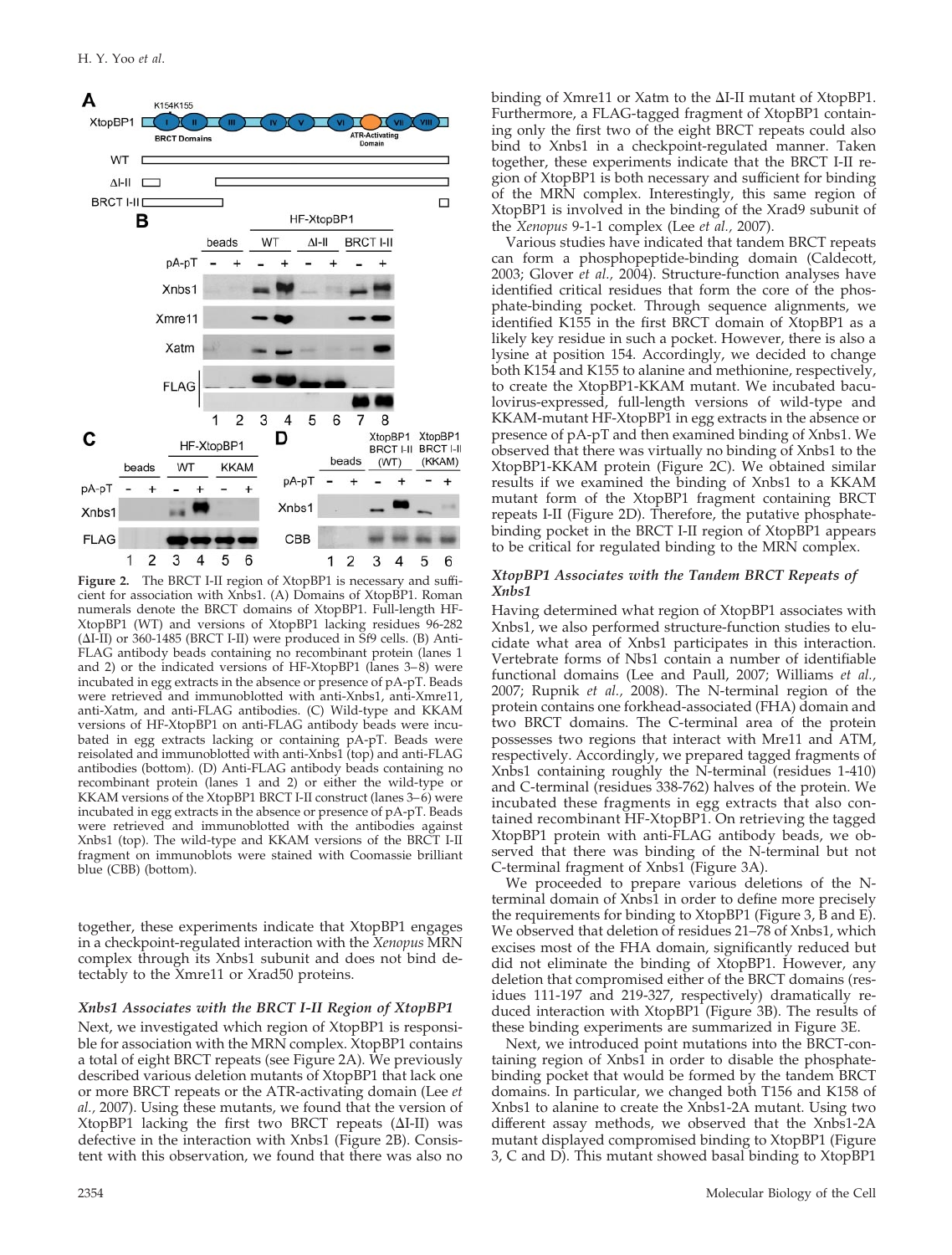**Figure 3.** The tandem BRCT domains of Xnbs1 are required for interaction with XtopBP1. (A) Recombinant HF-XtopBP1 on anti-FLAG antibody beads was incubated in egg extracts containing N-terminal (lanes 3 and 4) or C-terminal fragments of Xnbs1 (lanes 7 and 8) in the absence or presence of pA-pT. Beads were reisolated and immunoblotted for GST. Lanes 1, 2, 5, and 6, initial extract aliquots. (B) 35S-Labeled versions of full-length Xnbs1 (WT) (lanes 1–4) and the  $\Delta 315 - 361$ ,  $\Delta 21 - 255$ , and  $\Delta 21 - 291$  deletion mutants of Xnbs1 (lanes 5–16) were incubated in egg extracts containing HF-XtopBP1 bound to anti-FLAG antibody beads in the absence or presence of pA-pT. The beads were<br>isolated, and bound <sup>35</sup>S-labeled proteins were detected by SDS-PAGE and phosphorimaging (lanes 3, 4, 7, 8, 11, 12, 15, and 16). Lanes 1, 2, 5, 6, 9, 10, 13, and 14, initial extract aliquots. (C) 35S-Labeled versions of wild-type, S257A, and 2A Xnbs1 were analyzed for binding to XtopBP1 as described in B. (D) Wild-type and 2A mutant versions of Xnbs1-FLAG on anti-FLAG antibody beads were incubated in egg extracts lacking or containing pA-pT. Beads were reisolated and immunoblotted for XtopBP1. (E) Summary of the abilities of the indicated forms of Xnbs1 to interact with XtopBP1.



in the absence of the checkpoint-inducing DNA template pA-pT. However, there was little or no increase in the binding of Xnbs1-2A to XtopBP1 in the presence of pA-pT, in contrast to the strong increase in the binding of wild-type Xnbs1 that occurred under the same conditions. Finally, we mutated a potential ATM/ATR phosphorylation site at S275 in the second BRCT domain of Xnbs1 to a nonphosphorylatable form. This site is conserved in human Nbs1 (Lee and Paull, 2007). However, the resulting Xnbs1-S275A mutant displayed normal binding to XtopBP1. Taken together, these results indicate that Xnbs1 must contain intact tandem BRCT domains in order to undergo checkpoint-stimulated binding to XtopBP1.

# *The Xnbs1-associating Region of XtopBP1 Is Critical for a Checkpoint Response to DSBs in Egg Extracts*

We next investigated whether the interaction between XtopBP1 and Xnbs1 is important for the activation of Xatr-Xatrip in response to DSBs in egg extracts. In one set of experiments, we focused on the KKAM mutant of XtopBP1 that cannot interact with Xnbs1 in a regulated manner. For these experiments, we immunodepleted the endogenous XtopBP1 from egg extracts and replaced it with either wild-type or KKAM versions of HF-XtopBP1 (Figure 4A). Subsequently, we examined checkpoint responses to DNA templates containing exposed doublestranded DNA ends. More specifically, we added pA-pT to egg extracts or treated egg extracts containing reconstituted sperm nuclei with EcoRI (to create DSBs in the chromatin) (Kobayashi *et al.,* 2002; Yoo *et al.,* 2004b). We observed that the phosphorylation of Xchk1 in response to either pA-pT or EcoRI was greatly compromised in egg extracts containing the XtopBP1- KKAM mutant (Figure 4, B and C). Thus, a normal checkpoint response to DSBs in egg extracts depends upon the ability of XtopBP1 to interact with the MRN complex in a DNA damage– dependent manner.

# *Role of Xnbs1 in the Regulation of XtopBP1 by Xatm in Egg Extracts*

We then turned to the functional role of Xnbs1 in the Xatmdependent activation of Xatr-Xatrip in egg extracts. For these experiments, we removed the endogenous Xnbs1 from egg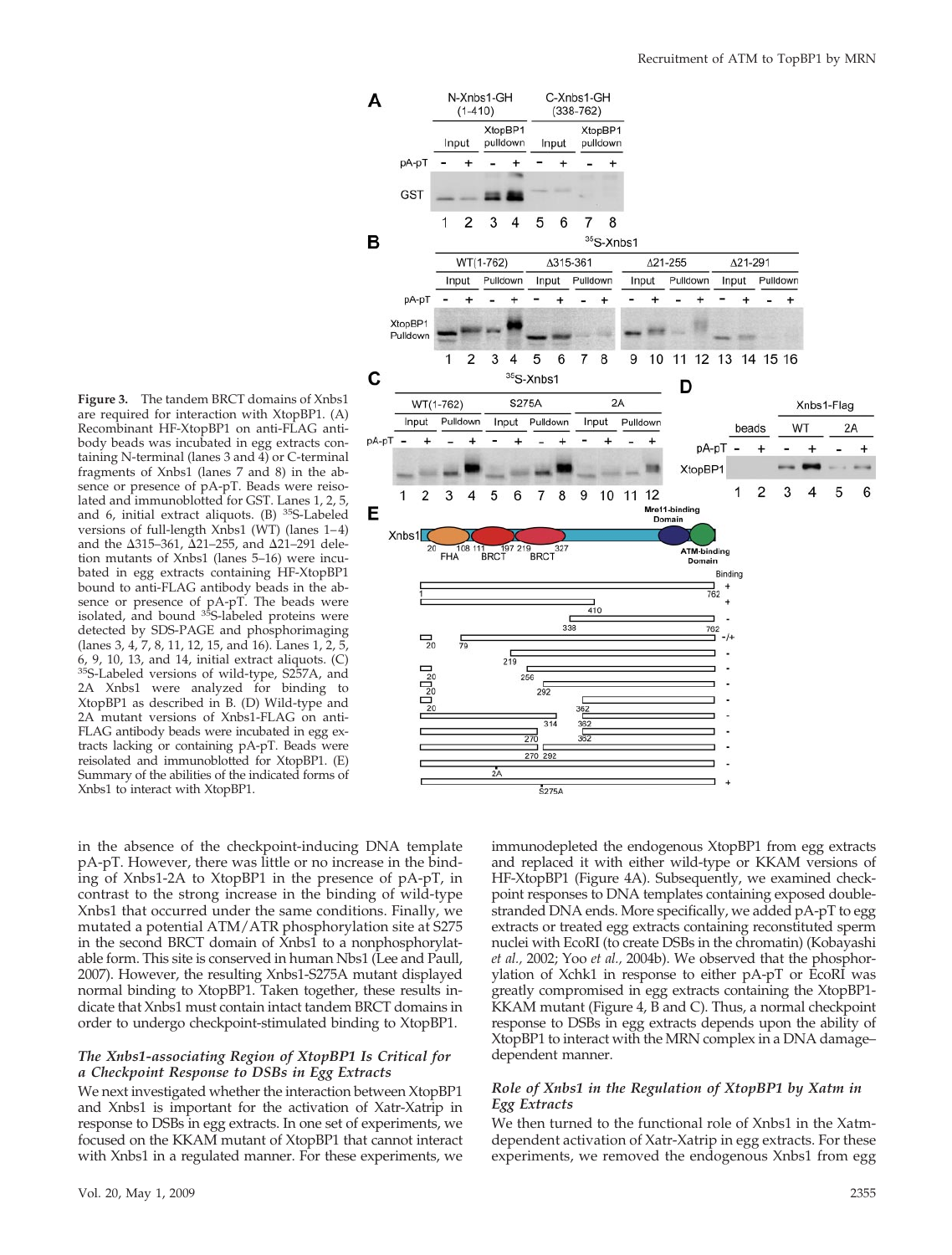

**Figure 4.** The KKAM mutant of XtopBP1 is defective in the checkpoint response to DSBs. (A) Egg extracts were mock-depleted with control antibodies (lane 1) or immunodepleted with anti-XtopBP1 antibodies (lanes 2–4). Extracts were supplemented with no recombinant protein (lane 2), wild-type HF-XtopBP1 (lane 3), or KKAM HF-XtopBP1 (lane 4). (B) The extracts from A were incubated with 35S-Xchk1 in the absence or presence of pA-pT as indicated. Extracts were subjected to SDS-PAGE and phosphorimaging. (C) Egg extracts were mock-depleted with control antibodies (lanes 1 and 2) or immunodepleted with anti-XtopBP1 antibodies (lanes 3–5). Extracts were later supplemented with sperm chromatin and no recombinant protein (lanes 1–3), wild-type HF-XtopBP1 (lane 4), or KKAM HF-XtopBP1 (lane 5). Extracts were incubated with <sup>35</sup>S-Xchk1 in the absence (lane 1) or presence of EcoRI (lanes 2–5). Nuclear fractions from the extracts were subjected to SDS-PAGE and processed for phosphorimaging (top) or immunoblotting with the indicated antibodies (middle and bottom).

extracts with anti-Xnbs1 antibodies. As shown in Figure 5A, we were able to achieve an essentially complete depletion of Xnbs1 from the extracts. Previous studies have indicated that the MRN complex is necessary for the activation of Xatm in response to DNA templates with exposed doublestranded DNA ends (Costanzo *et al.,* 2004; You *et al.,* 2005; You *et al.,* 2007). Consistent with these findings, we found that there was no activation of Xatm in Xnbs1-depleted extracts containing the double-stranded oligonucleotide template pA-pT (Figure 5C). We also examined whether Xnbs1 is necessary for the activation of Xchk1 in response to DSBs. This issue had not been examined explicitly before. We observed that there was no phosphorylation of Xchk1 in Xnbs1-depleted extracts in response to pA-pT (Figure 5D).

Next, we asked whether binding of Xatm to XtopBP1 in egg extracts was dependent on Xnbs1. For this purpose, we immunoprecipitated XtopBP1 from mock-depleted and Xnbs1-depleted extracts that had been incubated in the absence or presence of pA-pT. We observed that there was no binding of Xatm to XtopBP1 in Xnbs1-depleted extracts (Figure 5E). Furthermore, we were able to rescue this binding by addition of a recombinant version of the *Xenopus* MRN complex composed of FLAG-tagged Xrad50 and untagged forms of Xmre11 and Xnbs1 (Figure 5, A, B, and E). This finding suggests that the MRN complex directly or indirectly bridges together Xatm and XtopBP1 in response to the occurrence of DSBs. Unfortunately, however, we were not able to rescue the activation of Xatm or Xchk1 in Xnbs1 depleted extracts containing pA-pT with the recombinant *Xenopus* MRN complex. Thus, this recombinant complex appears to be partly but not fully functional. Therefore, we were not able to test whether an MRN complex containing the Xnbs1-2A mutant is defective in checkpoint signaling.

#### *Human Cells Harboring the Nbs1-2A Mutant Are Defective in the IR-induced Activation of Chk1*

As an alternative means to assess the functional importance of the TopBP1-interacting region on Nbs1 for checkpoint signaling, we turned to an siRNA-based strategy in human cells. For this purpose, we treated HeLa cells with siRNA directed against Nbs1. Before this treatment, we infected the cells with recombinant lentiviruses encoding various forms of human Nbs1 that were resistant to the siRNA. For these experiments, we prepared a mutant form of human Nbs1 in which T158 and  $\overline{K}16\overline{0}$  were changed to alanine. This mutant, which we called Nbs1-2A, is equivalent to the Xnbs1-2A mutant from the *Xenopus* system (Figure 6A).

As shown in Figure 6B, we used an siRNA that caused a pronounced depletion of Nbs1. Under the same conditions, a control siRNA had no effect on Nbs1. In these control cells, there was a significant increase in the phosphorylation of Chk1 on S317 in response to IR. This increase was abolished in cells treated the Nbs1 siRNA. Furthermore, the IR-induced phosphorylation of Chk1 on S317 was restored by expression of wild-type, siRNA-resistant Nbs1. However, there was no rescue of this phosphorylation in cells infected with a lentivirus that expressed the Nbs1-2A mutant. We verified that this human mutant protein was also defective for binding to TopBP1 (Figure 6C). Taken together, these experiments indicate that Nbs1 must possess an intact BRCT-containing region in order for cells to mount a normal checkpoint response to DSBs.

# **DISCUSSION**

In this report, we have probed further into the regulation of XtopBP1 in response to DSBs. Toward this end, we have analyzed the functional significance of the interaction of XtopBP1 with additional proteins that we have identified in pulldown experiments with *Xenopus* egg extracts. Previously, we described a specific association between XtopBP1 and Xatm in egg extracts containing a DNA template that mimics DSBs (Yoo *et al.,* 2007). We pursued this observation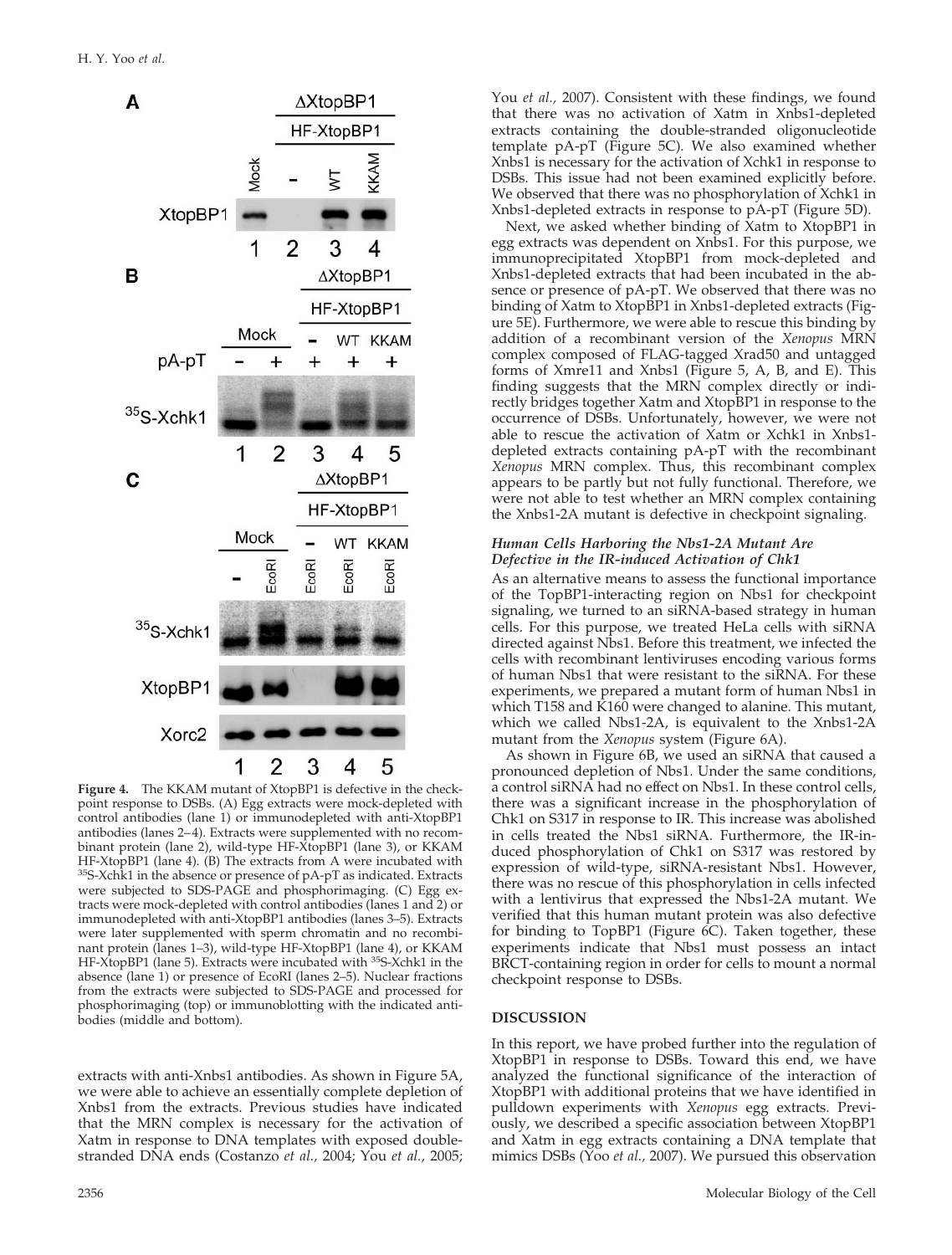**Figure 5.** The MRN complex mediates association of Xatm with XtopBP1 in egg extracts containing DSBs. (A) Immunodepletion of Xnbs1. Egg extracts were mock-depleted with control antibodies (lane 1) or immunodepleted with anti-Xnbs1 antibodies (lanes 2 and 3). Subsequently, no recombinant protein (lane 2) or *Xenopus* MRN complex (Xmre11, Xrad50- FLAG, and Xnbs1) was added back to the depleted extracts (lane 3). Extracts were immunoblotted for Xnbs1. (B) A preparation of recombinant MRN complex (Xmre11, Xrad50-FLAG, and Xnbs1) (lane 2) that had been isolated from in Sf9 insect cells was stained with Coomassie brilliant blue. Lane 1 contains marker proteins (molecular mass indicated in kilodaltons). (C) Xatm was immunoprecipitated from mock-depleted (lanes 1 and 2) or Xnbs1-depleted extracts (lane 3) lacking or containing pA-pT. The anti-Xatm immunoprecipitates were incubated in the presence of  $[\gamma$ -<sup>32</sup>P]ATP with the substrate protein PHAS-I. Samples were processed for phosphorimaging (top) and staining with Coomassie brilliant blue



(bottom). (D) Egg extracts were mock-depleted with control antibodies (lanes 1 and 2) or immunodepleted with anti-Xnbs1 antibodies (lane 3). The depleted extracts were incubated with 35S-Xchk1 in the absence or presence of pA-pT. Extracts were subjected to SDS-PAGE and phosphorimaging. (E) The indicated extracts from A were incubated in the absence (lane 1) or presence of pA-pT (lanes 2–4). XtopBP1 was immunoprecipitated from the extracts. Immunoprecipitates were subjected to SDS-PAGE and immunoblotted for Xatm.

by showing that Xatm phosphorylates XtopBP1 on S1131 and thereby enhances its capacity to activate the Xatr-Xatrip complex. However, it was not clear whether Xatm bound directly to XtopBP1 or through an intermediary protein(s). In the present study, we have identified additional XtopBP1 associating proteins as the three subunits of the *Xenopus* MRN complex (Xmre11, Xrad50, and Xnbs1). Furthermore, we have established that this binding appears to occur largely if not exclusively through the Xnbs1 component of the complex. Recent studies have indicated that TopBP1 also associates with Nbs1 in human cells (Morishima *et al.,* 2007). Our results indicate that this interaction is critical for the recruitment of Xatm to XtopBP1. In particular, there is no binding of Xatm to XtopBP1 in egg extracts that have been depleted of the Xnbs1 protein. Therefore, the MRN complex appears to be acting as a mediator between Xatm and XtopBP1 (see Figure 7).

It is well established that the MRN complex plays crucial roles in the initial stages of cellular responses to DSBs (Lee and Paull, 2007; Williams *et al.,* 2007; Rupnik *et al.,* 2008). This complex can associate with broken DNA ends directly. Moreover, it accumulates in more substantial amounts at regions of damage in a manner that depends on phosphorylated H2AX. On arrival at DNA lesions, the MRN complex carries out multiple functions that include processing DNA structures and regulation of checkpoint signaling. For example, the MRN complex promotes the resection of broken DNA ends. This nucleolytic processing helps to amplify checkpoint signaling by creating significant amounts of single-stranded DNA in the proximity of DNA breaks. The MRN complex also appears to play a critical role in the process whereby ATM becomes converted from inactive dimers to active monomers. In the human and *Xenopus* systems, the activated form of ATM undergoes autophosphorylation on S1981, which serves as a useful marker for the presence of DSBs (Bakkenist and Kastan, 2003; You *et al.,* 2005).

The MRN complex also promotes the activation of ATR-ATRIP in response to DSBs (Cuadrado *et al.,* 2006; Jazayeri *et al.,* 2006; Myers and Cortez, 2006). These initial studies established that this regulatory connection involved the ability of the MRN complex to mediate the resection of DNA at DSBs. The resulting stretches of single-stranded DNA would be able to recruit successively RPA and ATR-ATRIP. According to this scenario, ATM would promote the activation of ATR-ATRIP by facilitating the creation of a structure (i.e., RPA-coated, single-stranded DNA) that is important for the activation of ATR-ATRIP under usual circumstances. The MRN complex serves as an integral component in this train of events through its roles in both the activation of ATM and the resection of DNA.

However, our recent studies with *Xenopus* egg extracts have revealed additional aspects of this regulatory scheme. Consistent with the studies in human cells, the activation of Xatr-Xatrip in egg extracts containing DSBs is likewise dependent on Xatm. However, we recently discovered that XtopBP1 also plays a pivotal role this process (Yoo *et al.,* 2007). In particular, Xatm associates with XtopBP1 and strongly stimulates its ATR-activating capacity; this step involves the Xatm-catalyzed phosphorylation of XtopBP1 on a well-conserved serine residue at position 1131. In the present study, we have shown that the *Xenopus* version of the MRN complex plays a role in the Xatm-dependent activation of Xatr-Xatrip in egg extracts apart from its presumed functions in resection of DNA and activation of Xatm. We have found that Xatm can no longer associate with XtopBP1 in DSB-containing egg extracts that lack a functional MRN complex (owing to depletion of the Xnbs1 subunit). Thus, the MRN complex appears to act as a mediator between Xatm and XtopBP1 in this context.

We have demonstrated that Xnbs1 interacts with a critical region of XtopBP1. More specifically, it associates with the N-terminal region of the protein that contains its first two BRCT repeats. The docking of Xnbs1 onto the BRCT I-II region of XtopBP1 appears to be functionally significant. In particular, a version of XtopBP1 containing point mutations in critical residues in the BRCT I-II region (the KKAM mutant) is defective in mediating a checkpoint response to DSBs in egg extracts. Intriguingly, this same region of TopBP1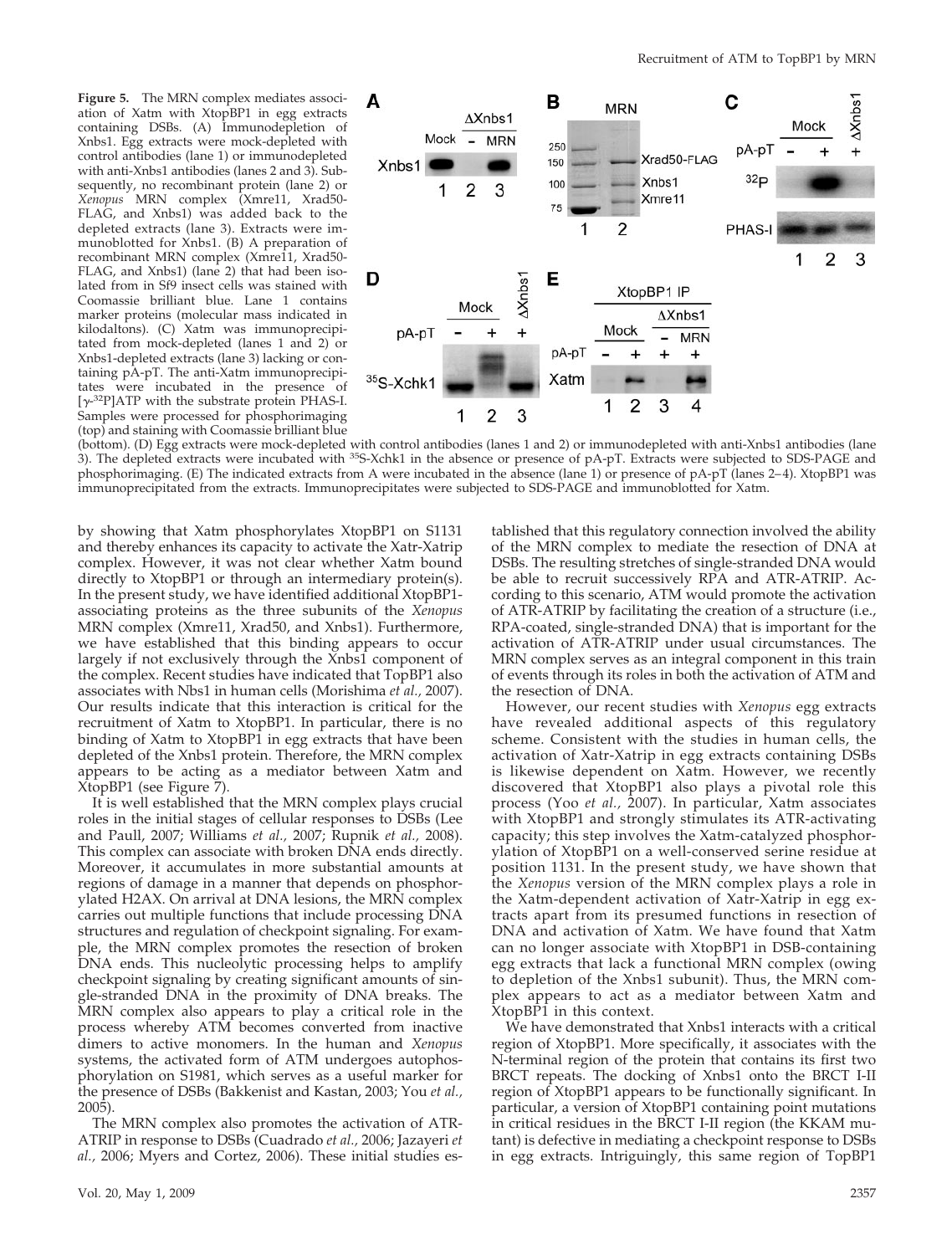

**Figure 6.** Human cells harboring the Nbs1-2A mutant are defective in the checkpoint response to IR. (A) Sequence alignment of *Xenopus* and human Nbs1 around critical residues in the first BRCT domain. (B) HeLa cells were infected with lentiviruses expressing GFP (lanes 1–4) or either wild-type or 2A versions of human Nbs1 (lanes 5 and 6). Control or Nbs1 siRNA was transfected into these infected cells as indicated. Cells were mocktreated or exposed to IR. Cell extracts were prepared 2 h later and processed for immunoblotting with the indicated antibodies. (C) HeLa cells were transfected control vector (lanes 1 and 2) or a vector expressing either wild-type (lanes 3 and 4) or 2A versions (lanes 5 and 6) of FLAG-tagged human Nbs1. At 48 h after transfection, cells were treated as described in B. Anti-FLAG immunoprecipitates from cell lysates were immunoblotted with anti-TopBP1 and anti-FLAG antibodies.

interacts with the 9-1-1 complex at stalled replication forks in vertebrates (Delacroix *et al.,* 2007; Lee *et al.,* 2007). Therefore, it appears that the BRCT I-II region of XtopBP1 may be a conduit for the activation of Xatr-Xatrip in response to a variety of distinct DNA lesions. The fact that this region interacts with a number of different components (e.g., MRN, the 9-1-1 complex, and possibly other factors) does complicate somewhat the interpretation of our results. However, the MRN complex is a well-established regulatory binding partner of ATM. Therefore, we believe that it is reasonable to propose that the failure of the XtopBP1-KKAM mutant to interact with the MRN complex (and thus Xatm) would plausibly explain why this mutant cannot mediate the Xatm-dependent activation of Xatr in response to DSBs.

Furthermore, we have established that Xnbs1 must contain intact tandem BRCT domains in order to interact with XtopBP1 in a regulated manner. To evaluate the functional significance of this interaction with regard to the TopBP1-interacting site on Nbs1, we adopted an si-RNA– based approach in human cells. By this means, we were



**Figure 7.** Model for functional interactions between ATM, the MRN complex, and TopBP1 in response to DSBs. See text for details. The indicated associations are not necessarily direct.

able to establish that Nbs1 must contain intact BRCT domains in order for human cells to carry out the activation of Chk1 in response to IR-induced DSBs.

In principle, the XtopBP1 and Xnbs1 proteins in egg extracts could associate directly by means of their BRCTcontaining regions. However, the findings that this interaction is highly regulated and depends on intact phosphopeptide-binding pockets in the relevant BRCT domains of both proteins tend to argue against this model. Nonetheless, we cannot rule out the possibility that these mutations in XtopBP1 and Xnbs1 would compromise phosphorylation-independent interactions.

Another possibility is that an additional protein(s) bridges together XtopBP1 and the MRN complex in egg extracts. One potential candidate would be the putative *Xenopus* homologue of Mdc1 (Xmdc1). In human cells, localization of the MRN complex to IR-induced foci depends on Mdc1 (Goldberg *et al.,* 2003; Stewart *et al.,* 2003). Furthermore, Mdc1 interacts with Nbs1 in a highly specific manner (Chapman and Jackson, 2008; Melander *et al.,* 2008; Spycher *et al.,* 2008; Wu *et al.,* 2008). Interestingly, Mdc1 and the MRN complex interact in a constitutive manner in human cells, but the binding of XtopBP1 and the MRN complex is highly regulated in egg extracts. Further studies will be required to elucidate the exact mechanism of the association between XtopBP1 and Xnbs1.

In closing, we have obtained further insight into how cells activate ATR-ATRIP in response to DSBs. In the future, it will be interesting to compare and contrast how responses to different checkpoint-inducing structures manifest themselves through distinct interactions of TopBP1 with other checkpoint proteins.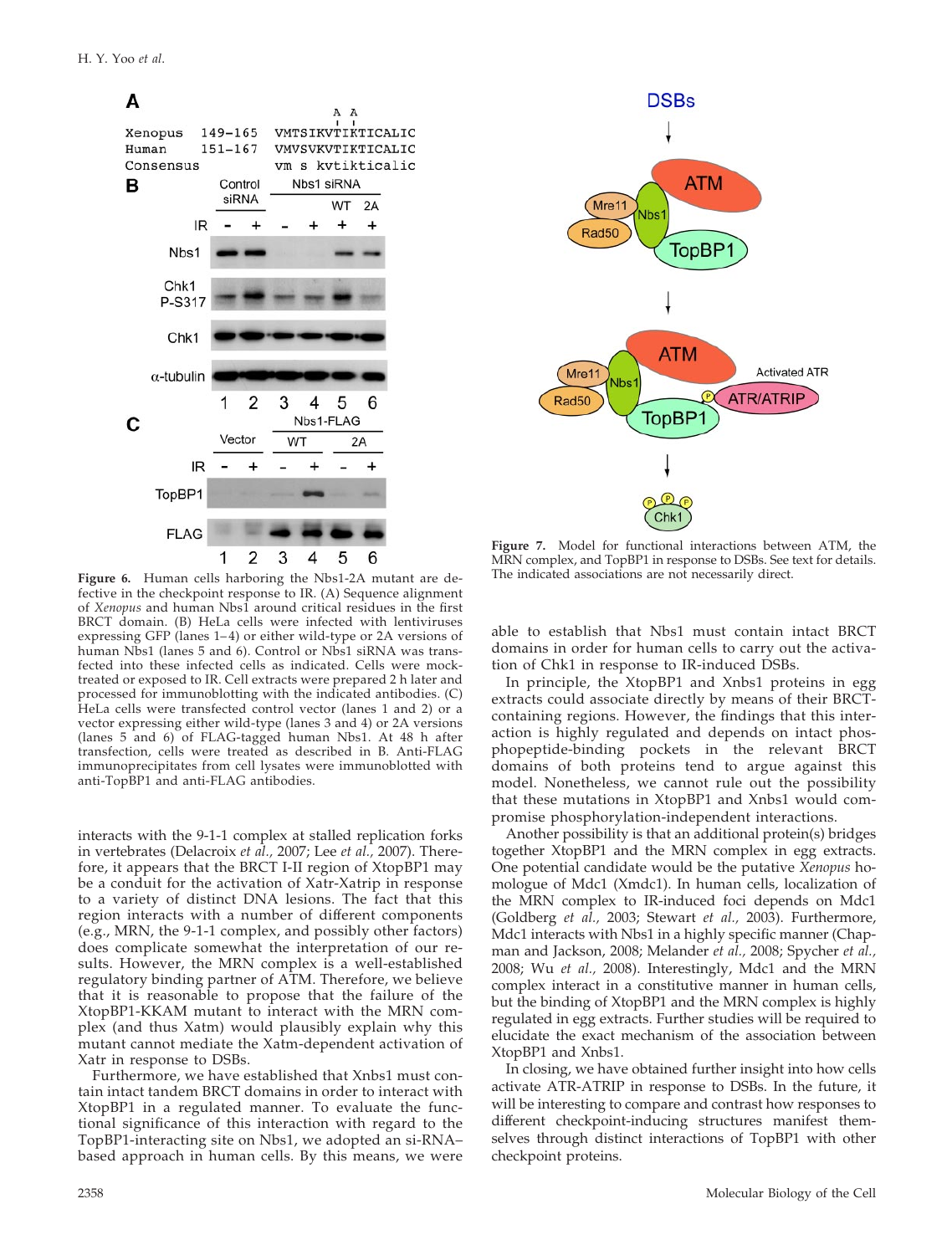# **ACKNOWLEDGMENTS**

We are grateful to J. Ramirez-Lugo and J. DeHart for comments on the manuscript. This work was supported by National Institutes of Health Grants GM043974 and GM070891 to W.G.D.

#### **REFERENCES**

Abraham, R. T. (2001). Cell cycle checkpoint signaling through the ATM and ATR kinases. Genes Dev. *15*, 2177–2196.

Bakkenist, C. J., and Kastan, M. B. (2003). DNA damage activates ATM through intermolecular autophosphorylation and dimer dissociation. Nature *421*, 499–506.

Byun, T. S., Pacek, M., Yee, M. C., Walter, J. C., and Cimprich, K. A. (2005). Functional uncoupling of MCM helicase and DNA polymerase activities activates the ATR-dependent checkpoint. Genes Dev. *19*, 1040–1052.

Caldecott, K. W. (2003). Cell signaling. The BRCT domain: signaling with friends? Science *302*, 579–580.

Chapman, J. R., and Jackson, S. P. (2008). Phospho-dependent interactions between NBS1 and MDC1 mediate chromatin retention of the MRN complex at sites of DNA damage. EMBO Rep. *9*, 795–801.

Cimprich, K. A., and Cortez, D. (2008). ATR: an essential regulator of genome integrity. Nat. Rev. Mol. Cell Biol. *9*, 616–627.

Cortez, D., Guntuku, S., Qin, J., and Elledge, S. J. (2001). ATR and ATRIP: partners in checkpoint signaling. Science *294*, 1713–1716.

Costanzo, V., Paull, T., Gottesman, M., and Gautier, J. (2004). Mre11 assembles linear DNA fragments into DNA damage signaling complexes. PLoS Biol. *2*, E110.

Costanzo, V., Robertson, K., Bibikova, M., Kim, E., Grieco, D., Gottesman, M., Carroll, D., and Gautier, J. (2001). Mre11 protein complex prevents doublestrand break accumulation during chromosomal DNA replication. Mol. Cell *8*, 137–147.

Cuadrado, M., Martinez-Pastor, B., Murga, M., Toledo, L. I., Gutierrez-Martinez, P., Lopez, E., and Fernandez-Capetillo, O. (2006). ATM regulates ATR chromatin loading in response to DNA double-strand breaks. J. Exp. Med. *203*, 297–303.

Delacroix, S., Wagner, J. M., Kobayashi, M., Yamamoto, K., and Karnitz, L. M. (2007). The Rad9-Hus1-Rad1 (9-1-1) clamp activates checkpoint signaling via TopBP1. Genes Dev. *21*, 1472–1477.

Garcia, V., Furuya, K., and Carr, A. M. (2005). Identification and functional analysis of TopBP1 and its homologs. DNA Repair *4*, 1227–1239.

Glover, J. N., Williams, R. S., and Lee, M. S. (2004). Interactions between BRCT repeats and phosphoproteins: tangled up in two. Trends Biochem. Sci. *29*, 579–585.

Goldberg, M., Stucki, M., Falck, J., D'Amours, D., Rahman, D., Pappin, D., Bartek, J., and Jackson, S. P. (2003). MDC1 is required for the intra-S-phase DNA damage checkpoint. Nature *421*, 952–956.

Guo, Z., Kumagai, A., Wang, S. X., and Dunphy, W. G. (2000). Requirement for Atr in phosphorylation of Chk1 and cell cycle regulation in response to DNA replication blocks and UV-damaged DNA in *Xenopus* egg extracts. Genes Dev. *14*, 2745–2756.

Hashimoto, Y., Tsujimura, T., Sugino, A., and Takisawa, H. (2006). The phosphorylated C-terminal domain of *Xenopus* Cut5 directly mediates ATRdependent activation of Chk1. Genes Cells *11*, 993–1007.

Jazayeri, A., Falck, J., Lukas, C., Bartek, J., Smith, G. C., Lukas, J., and Jackson, S. P. (2006). ATM- and cell cycle-dependent regulation of ATR in response to DNA double-strand breaks. Nat. Cell Biol. *8*, 37–45.

Kobayashi, T., Tada, S., Tsuyama, T., Murofushi, H., Seki, M., and Enomoto, T. (2002). Focus-formation of replication protein A, activation of checkpoint system and DNA repair synthesis induced by DNA double-strand breaks in *Xenopus* egg extract. J. Cell Sci. *115*, 3159–3169.

Kumagai, A., and Dunphy, W. G. (2000). Claspin, a novel protein required for the activation of Chk1 during a DNA replication checkpoint response in *Xenopus* egg extracts. Mol. Cell *6*, 839–849.

Kumagai, A., and Dunphy, W. G. (2006). How cells activate ATR. Cell Cycle *5*, 1265–1268.

Kumagai, A., Kim, S. -M., and Dunphy, W. G. (2004). Claspin and the activated form of ATR-ATRIP collaborate in the activation of Chk1. J. Biol. Chem. *279*, 49599–49608.

Kumagai, A., Lee, J., Yoo, H. Y., and Dunphy, W. G. (2006). TopBP1 activates the ATR-ATRIP complex. Cell *124*, 943–955.

Lee, J., Kumagai, A., and Dunphy, W. G. (2007). The Rad9-Hus1-Rad1 checkpoint clamp regulates interaction of TopBP1 with ATR. J. Biol. Chem. *282*, 28036–28044.

Lee, J. H., and Paull, T. T. (2007). Activation and regulation of ATM kinase activity in response to DNA double-strand breaks. Oncogene *26*, 7741–7748.

Liu, Q., *et al.* (2000). Chk1 is an essential kinase that is regulated by Atr and required for the G(2)/M DNA damage checkpoint. Genes Dev. *14*, 1448– 1459.

Melander, F., Bekker-Jensen, S., Falck, J., Bartek, J., Mailand, N., and Lukas, J. (2008). Phosphorylation of SDT repeats in the MDC1 N terminus triggers retention of NBS1 at the DNA damage-modified chromatin. J. Cell Biol. *181*, 213–226.

Mordes, D. A., Glick, G. G., Zhao, R., and Cortez, D. (2008). TopBP1 activates ATR through ATRIP and a PIKK regulatory domain. Genes Dev. *22*, 1478– 1489.

Morishima, K., Sakamoto, S., Kobayashi, J., Izumi, H., Suda, T., Matsumoto, Y., Tauchi, H., Ide, H., Komatsu, K., and Matsuura, S. (2007). TopBP1 associates with NBS1 and is involved in homologous recombination repair. Biochem. Biophys. Res. Commun. *362*, 872–879.

Myers, J. S., and Cortez, D. (2006). Rapid activation of ATR by ionizing radiation requires ATM and Mre11. J. Biol. Chem. *281*, 9346–9350.

Nyberg, K. A., Michelson, R. J., Putnam, C. W., and Weinert, T. A. (2002). Toward maintaining the genome: DNA damage and replication checkpoints. Annu. Rev. Genet. *36*, 617–656.

Parrilla-Castellar, E. R., Arlander, S. J., and Karnitz, L. (2004). Dial 9-1-1 for DNA damage: the Rad9-Hus1-Rad1 (9-1-1) clamp complex. DNA Repair *3*, 1009–1014.

Perry, J. A., and Kornbluth, S. (2007). Cdc25 and Wee1: analogous opposites? Cell Div. *2*, 12.

Qin, X. F., An, D. S., Chen, I. S., and Baltimore, D. (2003). Inhibiting HIV-1 infection in human T cells by lentiviral-mediated delivery of small interfering RNA against CCR5. Proc. Nat. Acad. Sci. USA *100*, 183–188.

Rupnik, A., Grenon, M., and Lowndes, N. (2008). The MRN complex. Curr. Biol. *18*, R455–457.

Sancar, A., Lindsey-Boltz, L. A., Ünsal-Kaçmaz, K., and Linn, S. (2004). Molecular mechanisms of mammalian DNA repair and the DNA damage checkpoints. Annu. Rev. Biochem. *73*, 39–85.

Shevchenko, A., Tomas, H., Havlis, J., Olsen, J. V., and Mann, M. (2006). In-gel digestion for mass spectrometric characterization of proteins and proteomes. Nat. Protocol. *1*, 2856–2860.

Shiloh, Y. (2006). The ATM-mediated DNA-damage response: taking shape. Trends Biochem. Sci. *31*, 402–410.

Spycher, C., Miller, E. S., Townsend, K., Pavic, L., Morrice, N. A., Janscak, P., Stewart, G. S., and Stucki, M. (2008). Constitutive phosphorylation of MDC1 physically links the MRE11-RAD50-NBS1 complex to damaged chromatin. J. Cell Biol. *181*, 227–240.

Stewart, G. S., Wang, B., Bignell, C. R., Taylor, A. M., and Elledge, S. J. (2003). MDC1 is a mediator of the mammalian DNA damage checkpoint. Nature *421*, 961–966.

Walter, J., and Newport, J. (2000). Initiation of eukaryotic DNA replication: origin unwinding and sequential chromatin association of Cdc45, RPA, and DNA polymerase alpha. Mol. Cell *5*, 617–627.

Waridel, P., Frank, A., Thomas, H., Surendranath, V., Sunyaev, S., Pevzner, P., and Shevchenko, A. (2007). Sequence similarity-driven proteomics in organisms with unknown genomes by LC-MS/MS and automated de novo sequencing. Proteomics *7*, 2318–2329.

Williams, R. S., Williams, J. S., and Tainer, J. A. (2007). Mre11-Rad50-Nbs1 is a keystone complex connecting DNA repair machinery, double-strand break signaling, and the chromatin template. Biochem. Cell Biol. *85*, 509–520.

Wu, L., Luo, K., Lou, Z., and Chen, J. (2008). MDC1 regulates intra-S-phase checkpoint by targeting NBS1 to DNA double-strand breaks. Proc. Natl. Acad. Sci. USA *105*, 11200–11205.

Yoo, H. Y., Jeong, S. -Y., and Dunphy, W. G. (2006). Site-specific phosphorylation of a checkpoint mediator protein controls its responses to different DNA structures. Genes Dev. *20*, 772–783.

Yoo, H. Y., Kumagai, A., Shevchenko, A., Shevchenko, A., and Dunphy, W. G. (2004a). Adaptation of a DNA replication checkpoint response depends upon inactivation of Claspin by the Polo-like kinase. Cell *117*, 575–588.

Yoo, H. Y., Kumagai, A., Shevchenko, A., Shevchenko, A., and Dunphy, W. G. (2007). Ataxia-telangiectasia mutated (ATM)-dependent activation of ATR